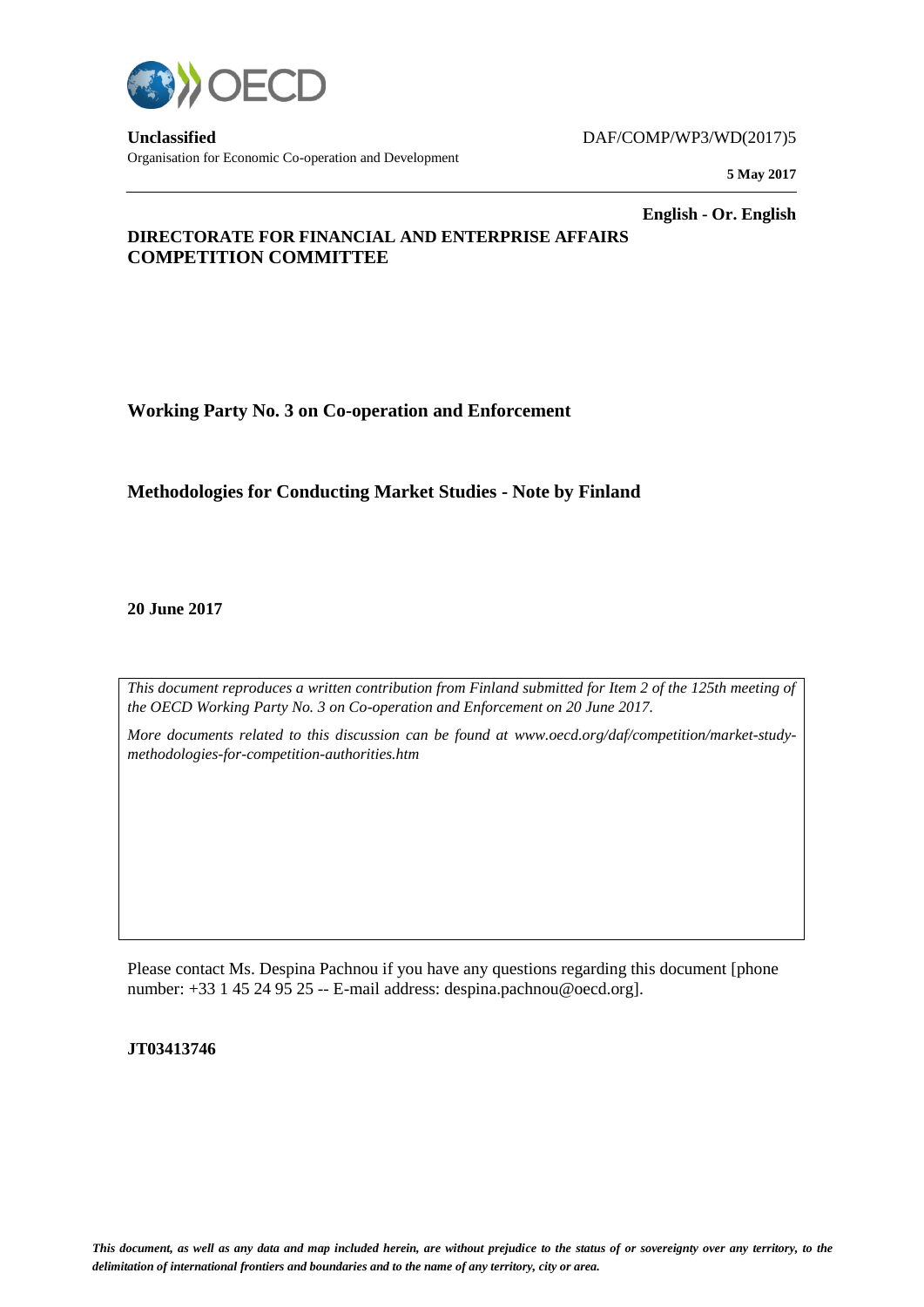# *Finland*

# **1. Information gathering**

1. The Finnish Competition and Consumer Authority (FCCA or "we" later on) have no formal guidelines on how to perform a market study. Therefore, and for the purposes of this answer, we will regard any and all research projects that are not related to enforcement actions as market studies. In information gathering practicality is emphasized. Usually some kind of background research or otherwise formed impression on potential non-functioning of markets precedes a more thorough research. However, there is no rule or policy of what kind of concerns should lead to further research. The FCCA is publicly funded and guided by Ministry of Economic Affairs and Employment. Government policy and public concerns may initiate a market study. Also the FCCA participates in joint research projects with other Nordic competition authorities. In those cases it is the gathering of respective Director Generals which decides what markets (or phenomenon) are to be studied.

2. Financial statements of undertakings, informal interviews and publicly available reports or other written documents form the bases of background information gathering. In some studies they are also enough to make conclusions and no quantitative information is necessary. Telephone or internet based surveys are quite typical forms of information gathering in our market studies. Sometimes same kinds of surveys are used in merger control, but rarely in other enforcement actions. Background information is often helpful in formulating the survey questions.

3. There are two laws which allow the FCCA to use compulsory orders in gathering information for market studies. According to the Act on Competition and Consumer Authority, the FCCA conducts researches, investigations and comparisons in its field. This clarifies that conducting market studies is one of the tasks the FCCA has. However, there is no obligation to do so nor there are any formal requirements to market studies. In the same act, undertakings are put under an obligation to give information concerning retail prices to the FCCA for the purposes of above mentioned studies. In the Competition Act undertakings are obliged to give all necessary information for the purposes of (besides enforcement purposes) investigating competition conditions. Together these two laws grant adequate investigative powers to the FCCA. In practice, only inspections on the business and other premises of undertakings separate enforcement actions from market studies in respect to investigative tools.

## **2. Information analysis**

4. The usual methodologies for analyzing survey data include descriptive statistics and cross tabulations. Correlation analysis and regression analyses are also common methodologies, when survey questions allow using them in any meaningful way.

5. It is more usual to estimate or assess undertakings profitability and other key financial figures in enforcement actions than in market studies. So far the focus of market studies has been in effects to consumers and their behavior, so the FCCA has not carried out simulations or other heavy econometric tools in market studies.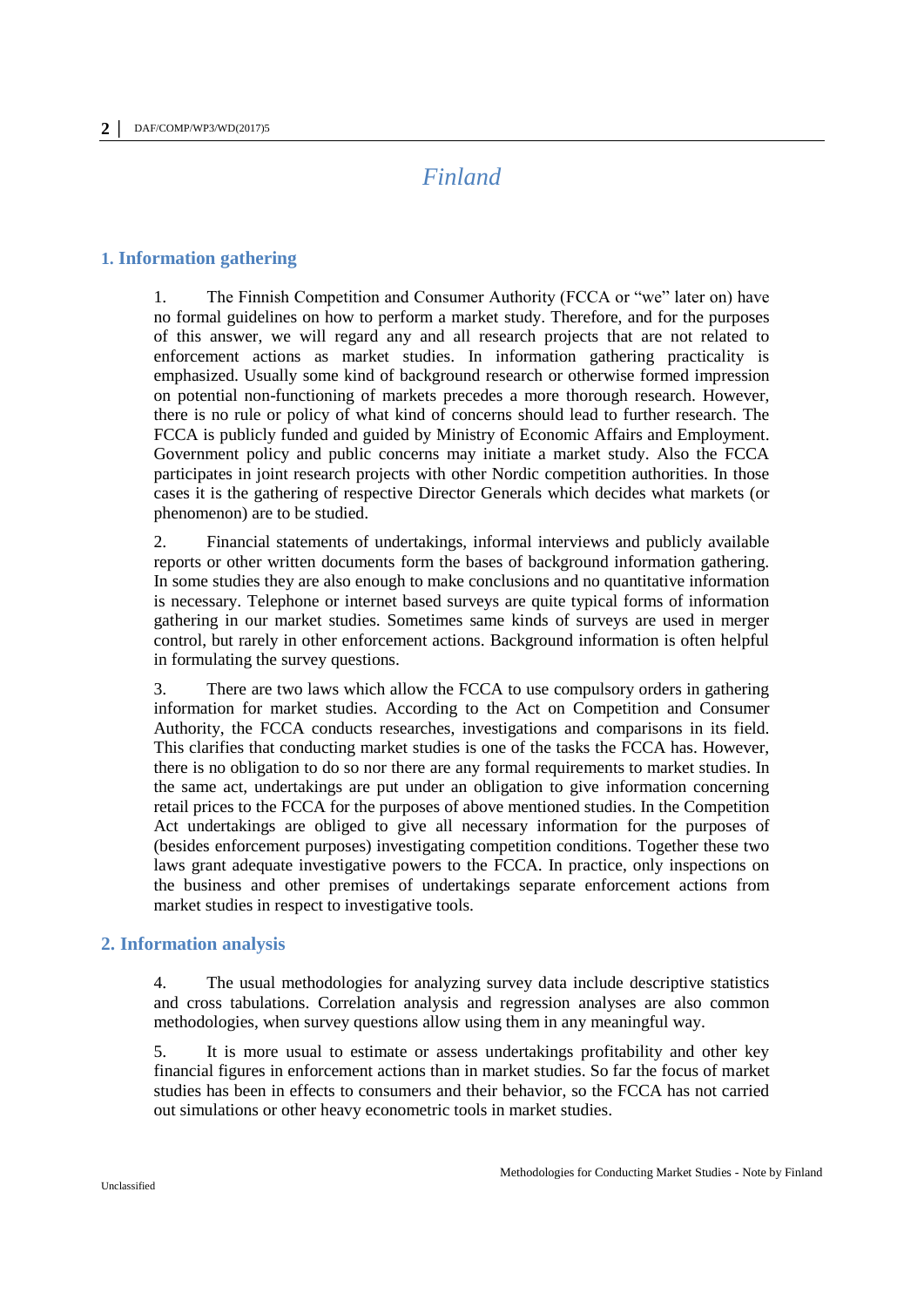6. As we don´t have any formal guidelines concerning how to conduct a market study, it is up to the research team how to weigh contradictory evidence. Interpretation of qualitative information is the main and leading method to form conclusions. In our experience, it is not very common to have strongly contradictory evidence from different sources. In one case, however, the signals and messages that our enforcement units had had, implied problems with competition in insurances for transport industry but background research (interviews) and survey to undertakings led us to the conclusion that actual problem might be in the behavior of undertakings. No follow-up actions were made in that case.

## **3. Case studies**

Following case examples represent the ways we decide what are the markets to study and how we gather information.

# **3.1. The impact of grocery chains customer loyalty programs on consumer´s shopping behavior**

7. This study was part of a broader inquiry that was launched at the turn of 2013 – 2014. In the beginning of 2014 came into force section 4a of the Competition Act, according to which every undertaking or association of undertakings which have at least 30 % market share in the grocery store retailing shall be deemed to have a dominant position. It was also part of the FCCA´s and Ministry of Economic Affairs and Employment´s action plan to investigate, whether the strong negotiation power of dominant grocery retailers have negative effects on competition. The focus of this part of the inquiry was to find out what kind of effect does customer loyalty programs have on consumers´ behavior.

8. The study was conducted using a consumer survey. The survey was responded to by 1009 Finnish consumers, aged between 18 and 74. The survey included questions regarding the amount of money used monthly on grocery shopping, the frequency of shopping and the stores visited as well as attitudes towards loyalty program schemes and their impact on shopping behavior. The data was collected in May 2014 via an internet questionnaire by market research company Taloustutkimus Oy.

9. Taloustutkimus Oy delivered both raw data and data weighted according to gender, region and age group. The data was analyzed using descriptive statistics, correlation analysis and logistic regression analysis.

10. The consumers participating in the survey could be divided into three different categories: those who concentrated more than half of their shopping in the K Group, those who concentrated more than half of their shopping in the S Group, and those who decentralized their purchases and did not concentrate more than half of their shopping in any specific trade group. Both the K Group and the S Group have a dominant position due to section 4a of the Competition Act.

11. The attitude of each category towards customer loyalty programs was analyzed separately. Analysis of the data revealed clear and significant differences between the different groups. Those who concentrated their shopping in the K Group stores attached the most importance to product offers and the convenience of the store location, while those who concentrated their purchases in the S Group stores attached the most importance to concentrating their shopping within the same trade group and store loyalty.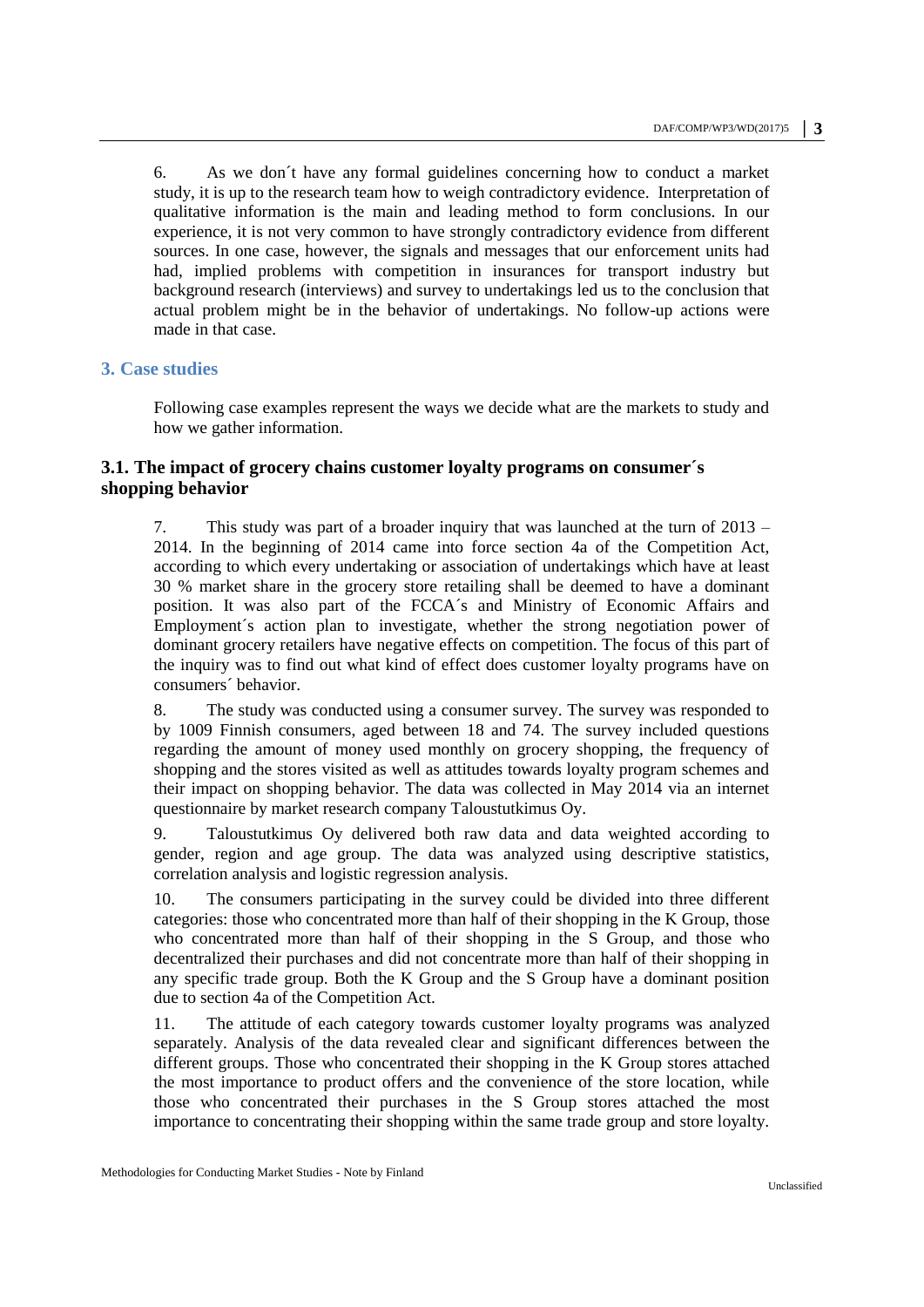#### **4 │** DAF/COMP/WP3/WD(2017)5

Shoppers who decentralized their purchases, on the other hand, based their choice of store on its special offers and cheap prices.

12. The different groups also differed clearly in respect to factors related to customer loyalty programs. The survey results show that consumers who concentrated their shopping in the K Group appreciated reduced prices and advertising targeted at the customers of loyalty programs more than a monetary reward for concentrating purchases. Those who concentrated their shopping in the S Group were more inclined to concentrate their purchases in the same trade group. They considered a monetary reward for concentrating purchases important and were also prepared to increase their purchases in pursuit of the next bonus tier. Consumers who were loyal to the S Group also appeared to take advantage of the loyalty program benefits offered by the partners of the trade group more often. This was particularly evident in the use of service station and restaurant services. The shopping behavior of consumers who decentralized their purchases was primarily guided by the reduced prices of loyalty programs, while a monetary reward received afterwards was not important to them.

## **3.2. Waste market researches**

13. This case example is actually two related studies, one concerning market conditions in municipal solid waste markets and another focused on competition in waste management in the Nordic countries. Below is short description of both studies.

## **3.3. Municipal solid waste markets in Finland**

14. This study was launched as a response to the need for investigation set out in the government program for promoting healthy competition and based on the annual agreement between the FCCA and Ministry of Economic Affairs and Employment. The information gathering consisted of two rounds of internet surveys targeted to both municipal waste management corporations and private waste management companies. The Regional State Administrative Agencies delivered the questionnaires and were also otherwise actively participating with the FCCA in this study. The purpose of the first stage was to get a general idea about what the actors in this sector thought about competition conditions and what are the main problems to competitive neutrality. In the second stage a more detailed questions about specific themes based on the answers in the first stage were asked. We used compulsory orders during the information gathering and we also made it clear that the investigation was not about enforcement action and no undertaking was suspected to have violated competition laws.

15. There were no findings of activities against competition law. However, the study gave a lot of useful information which has aided the FCCA to form its opinions, when taking part in the work of strategic working group of waste management industry and commenting on national waste plan and Waste Act reform.

## **3.4. The joint Nordic research concerning waste management.**

16. In September 2014, a waste management workshop was held at the annual meeting of the Nordic competition authorities. Following the discussion at the workshop, the DG´s of the Nordic competition authorities decided that waste management should be the subject of the next joint research project. The working group consisted of 23 members from 7 competition authorities.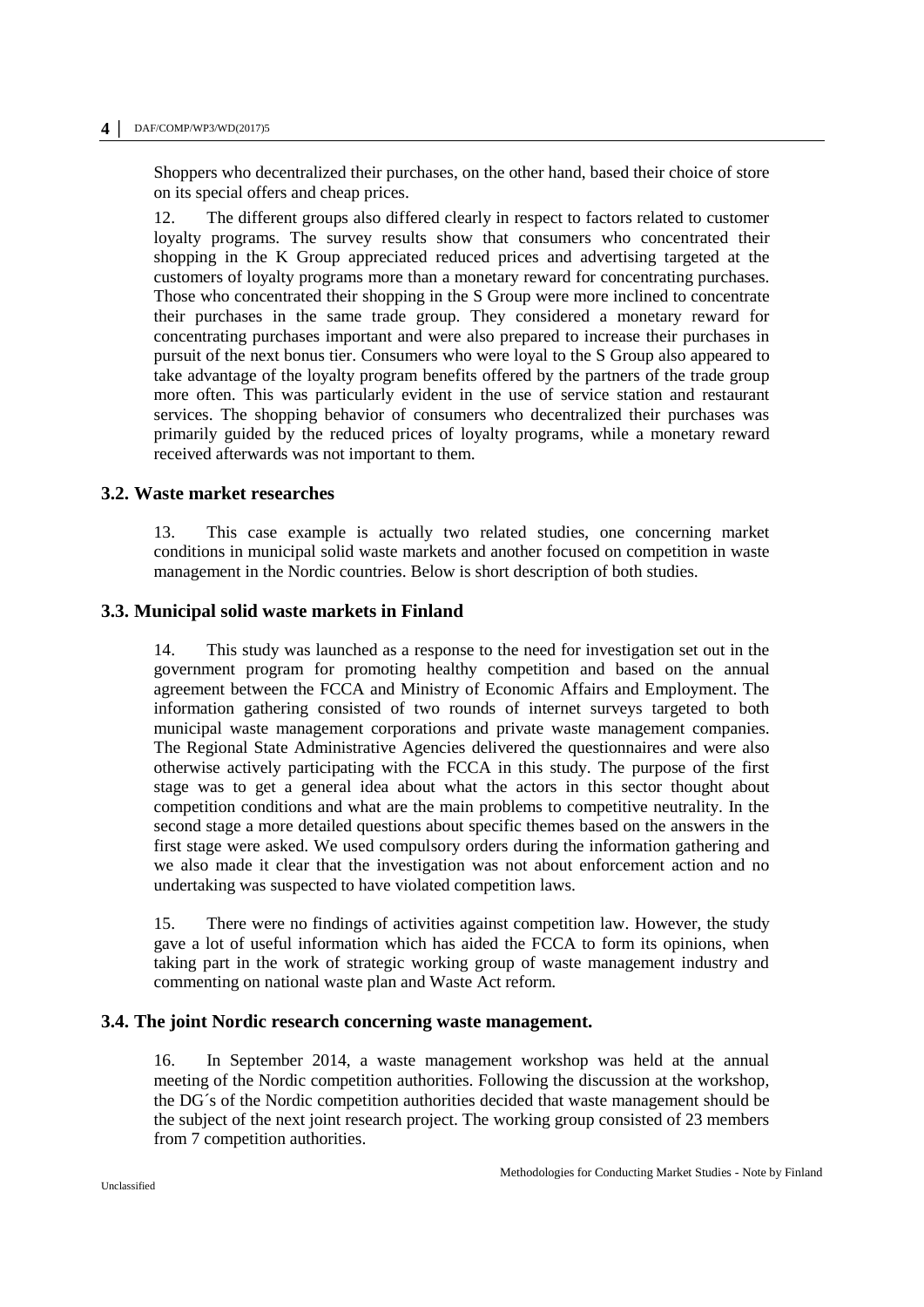17. In order to find out what similarities and differences there are in waste markets and waste politics between the Nordic countries, two questionnaires to national competition authorities were composed together and answered by every country separately. Information was also gathered from literature review, analysis of reference documents and from compilation of national waste statistics. The FCCA used compulsory orders when asking major waste management undertakings their volume data. No formal analysis of the data was made, but simple quantitative indicators were used to compare market sizes between Nordic countries.

18. The study was mainly comparative and benchmarking in nature. The outcome of the study was a list of recommendations how to increase societal benefits through an increased and improved competition in waste management. After the publishing of the report, several Nordic competition authorities have used the findings and recommendations in their advocacy work.

## **3.5. The banking services survey**

19. The study investigated consumers´ views and experiences of the availability of the most common banking services. Financial Supervisory Authority (FIN-FSA) is required to monitor and report availability of banking services. Its report is based on the information it gathers from banks and other authorities. Since banking services are essential to consumers the FCCA decided to complement FIN-FSA´s report. The FCCA investigated the way in which consumers use the most common banking services and their opinions on changes in such services. Tasked with performing the survey, a market research company TNS Gallup conducted telephone interviews with a thousand people aged 18 to 84 in May and June 2015. As the respondents represented the sex, age and living location distribution of the Finnish population, the results can be regarded as accurately reflecting the opinions of the Finnish people.

20. The FCCA also investigated banks´ view on the changes in banking services. Furthermore, we asked them for information on telephone banking services and the pricing of customer service desks. This was done via an electronic survey sent to 242 banks in August 2015. A total of 147 banks participated in the survey.

21. The quantitative data was analyzed using descriptive statistics, cross tabulation, correlation analysis and variance analysis. The qualitative data, i.e. open answers, were classified and among it, we searched for interpretation to the quantitative results.

22. The survey indicates that consumers can be divided into two groups, according to whether they mainly use electronic or traditional services to take care of their everyday banking matters.

23. Most have embraced the digitalization of banking services, using online or mobile banking to pay bills and monitor their transactions. A total of 9 per cent – or some 400 000 members of the entire population – had no banking credentials.

24. More than half of the banks reported that consumers had as much opportunity to conduct their banking in bank branches as they had two years before. If changes had occurred, they involved shorter service hours or the closure of branches. Banks reported having improved their customer service by developing online services, online meetings and personal customer service appointments outside the traditional office hours.